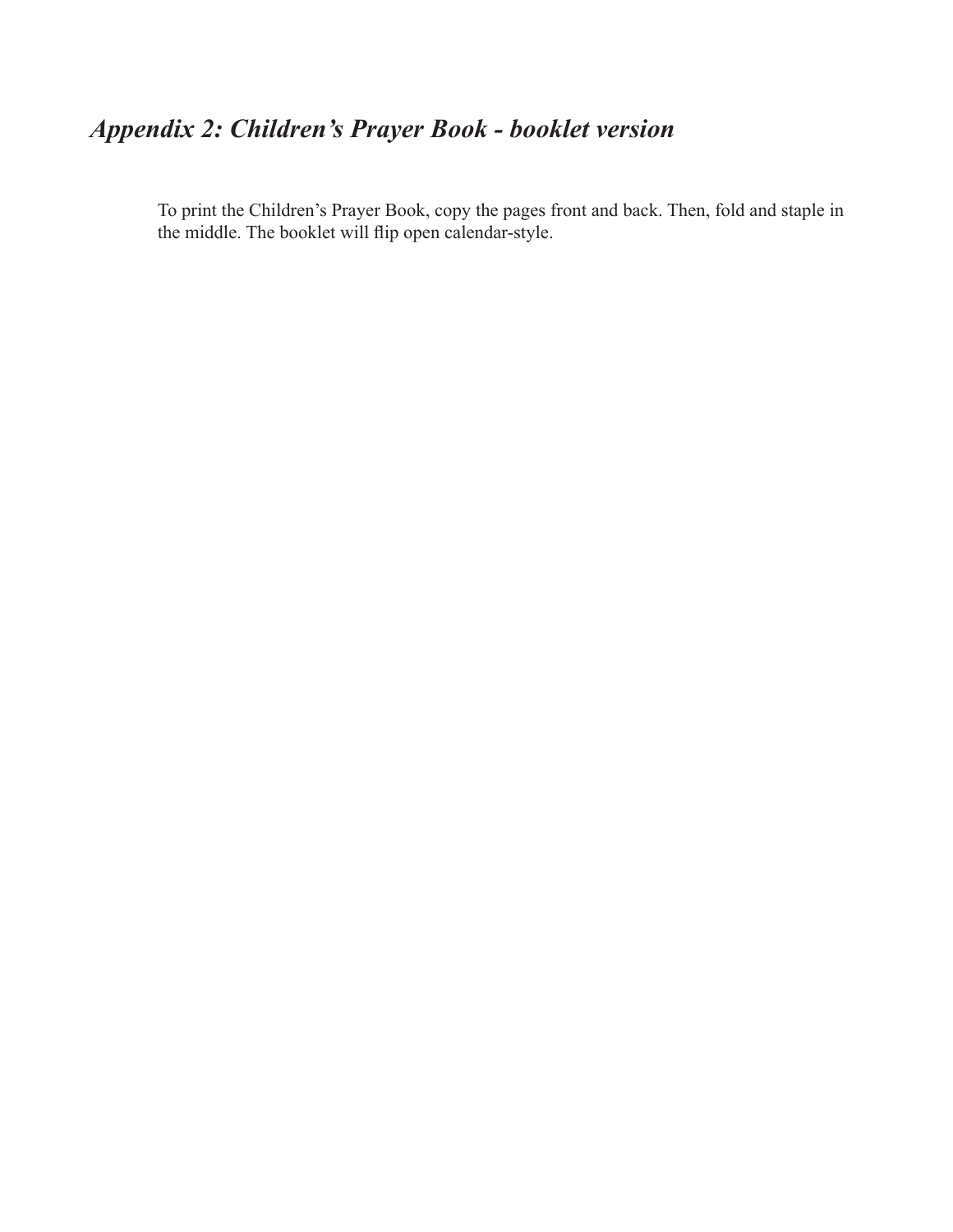

## Holy Eucharist Rite 2

a guide especially designed for children

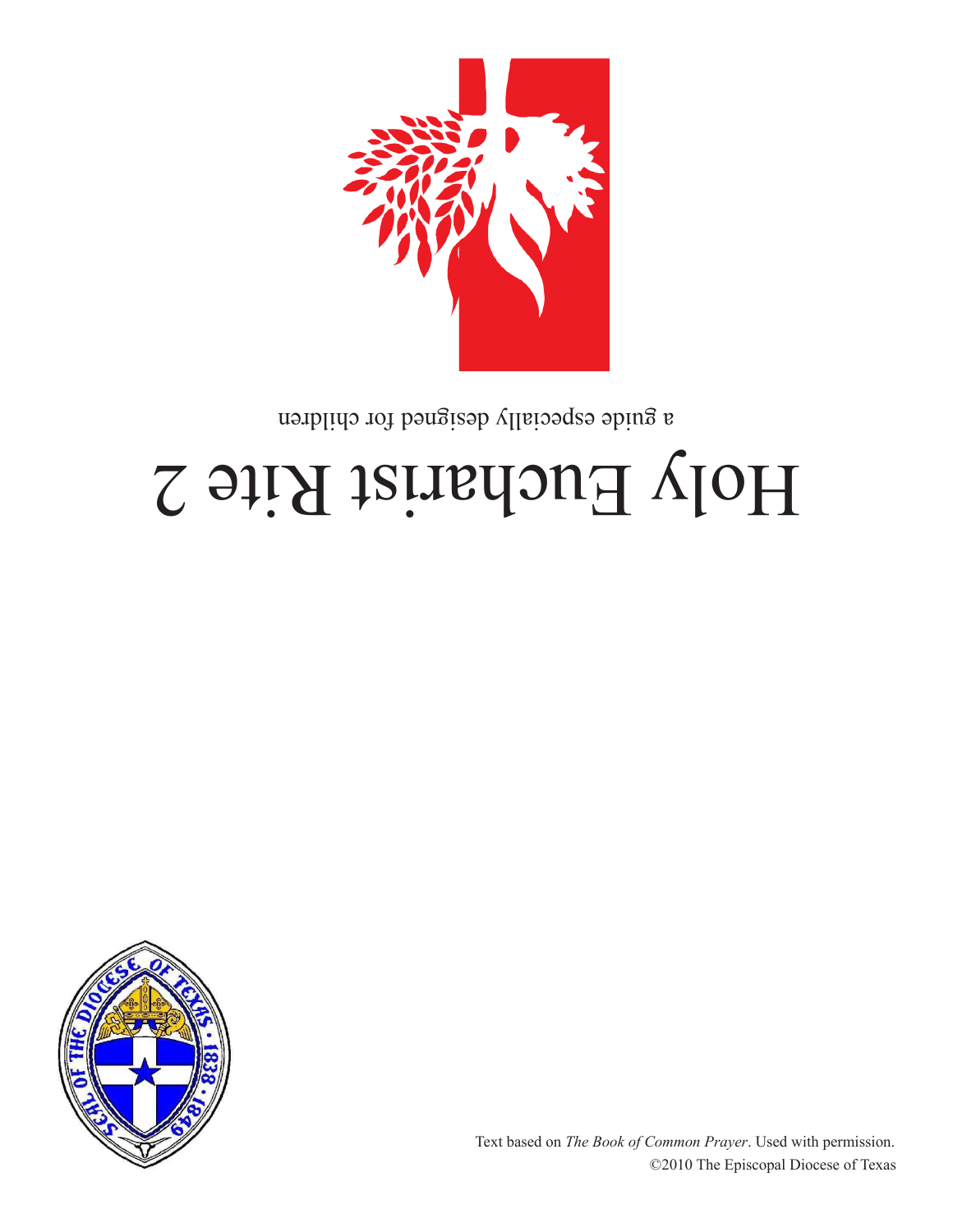

*We now join in singing a hymn as the choir, lay readers, chalice bearers, acolytes, and priests leave the church. At the back of the church, at the close of the hymn, the priest or deacon tell us that God's blessing is with us today and always, and that we should go out into the world to share God's love and peace.* 

*We say* Thanks be to God (Alleluia.)

*Our family at Church has come together once more to hear the story, sing praises to God, and receive Christ's body and blood. Now it is time for us to go out into the world and carry this good news to others.*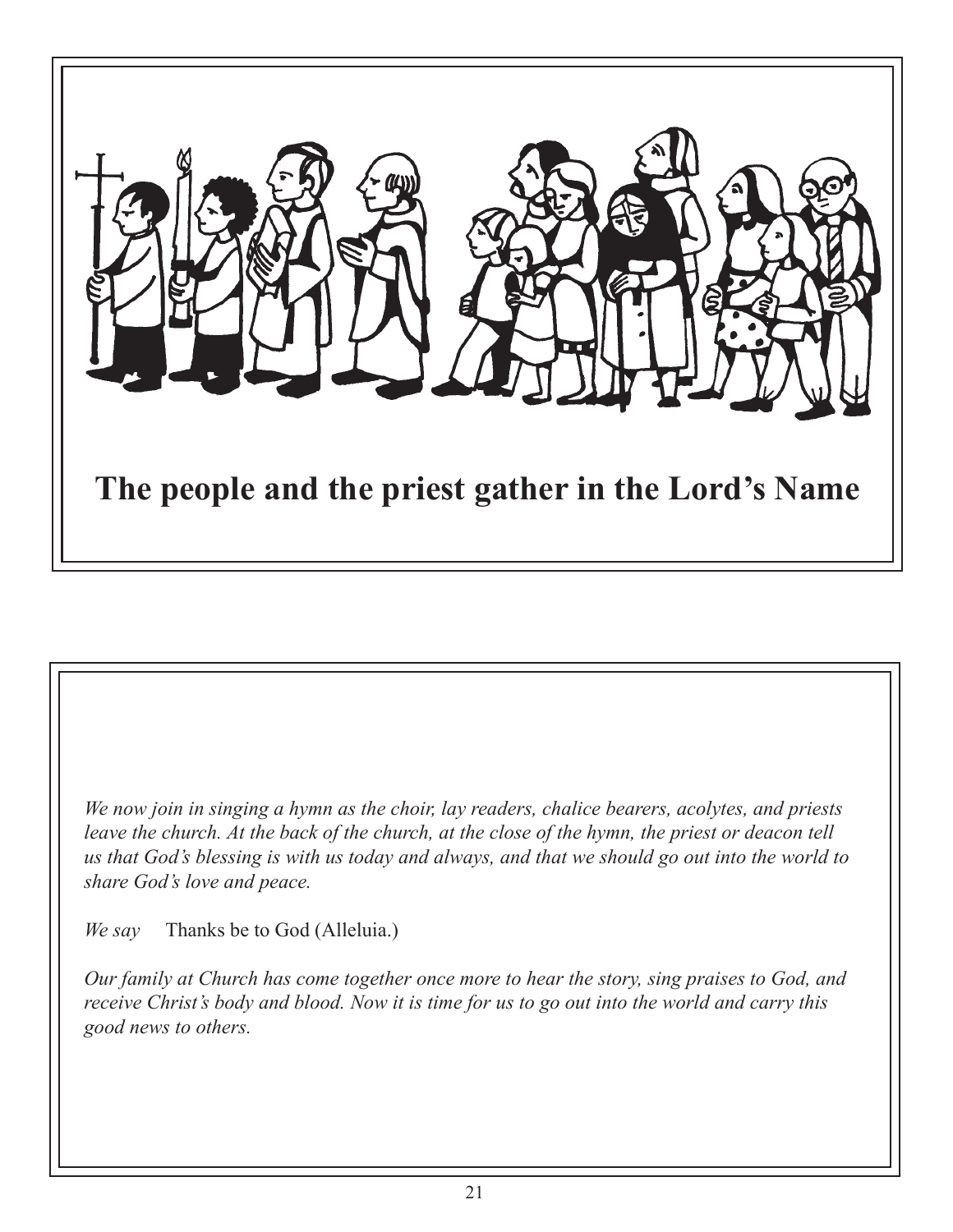

*We sing a hymn during the Processional. You can find the number on the Hymn Board or in your service leaflet.*

*We stand during the singing of the hymn. At the end of the hymn the priest says:* Blessed be God: Father, Son and Holy Spirit.

*And we respond with:* And blessed be his (God's) kingdom, now and for ever. Amen.

*Then the priest says:* Almighty God, to you all hearts are open, all desires known, and from you no secrets are hid: Cleanse the thoughts of our hearts by the inspiration of your Holy Spirit, that we may perfectly love you, and worthily magnify your holy Name; through Christ our Lord. Amen.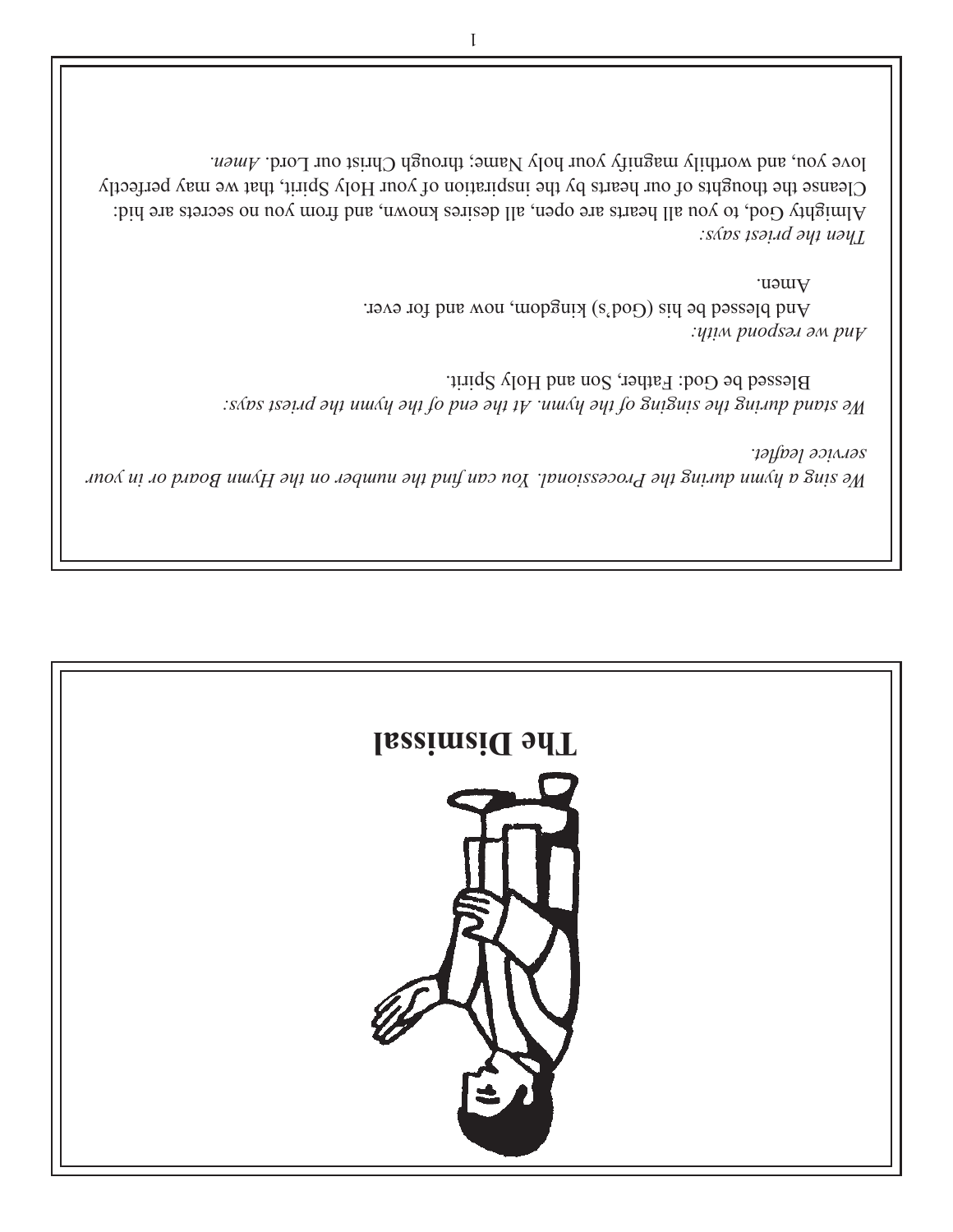

*After everyone has received Communion, the priest leads us in the prayer of Thanksgiving to God. We all pray together:*

> Eternal God, heavenly Father, you have graciously accepted us as living members of your Son our Savior Jesus Christ, and you have fed us with spiritual food in the the Sacrament of his Body and Blood. Send us now into the world in peace, and grant us strength and courage to love and serve you with gladness and singleness of heart; through Christ our Lord. Amen.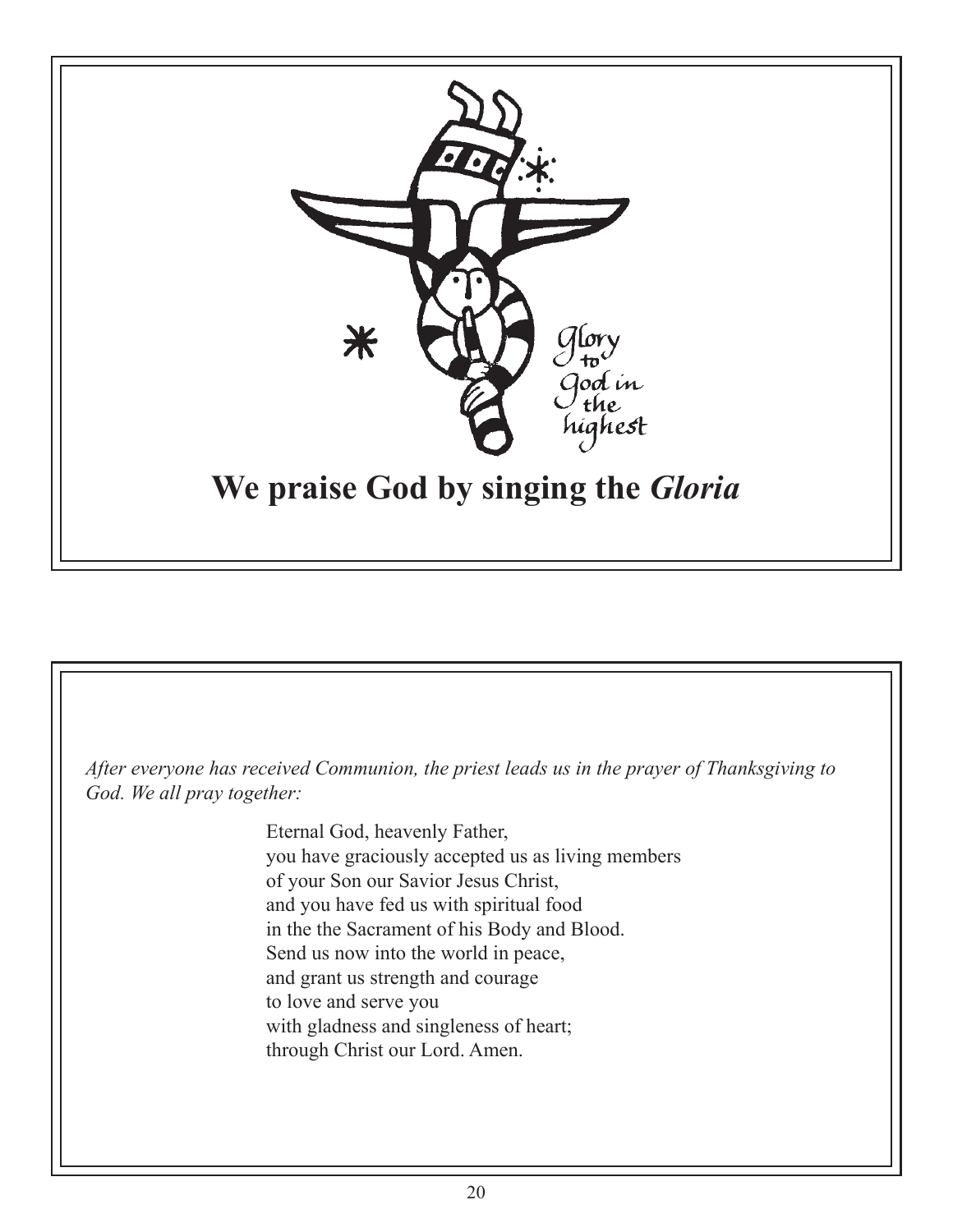

*We all join in singing the hymn the angels sang to the shepherds on Christmas Eve:*

Glory to God in the highest, and peace to his people on earth. Lord God, heavenly King, almighty God and Father, we worspip you, we give you thanks, we praise you for your glory. Lord Jesus Christ, only Son of the Father, Lord God, Lamb of God, you take away the sin of the world: have mercy on us; you are seated at the right hand of the Father: receive our prayer. For you alone are the Holy One, you alone are the Lord, you alone are the Most High, Jesus Christ, with the Holy Spirit, in the glory of God the Father. Amen.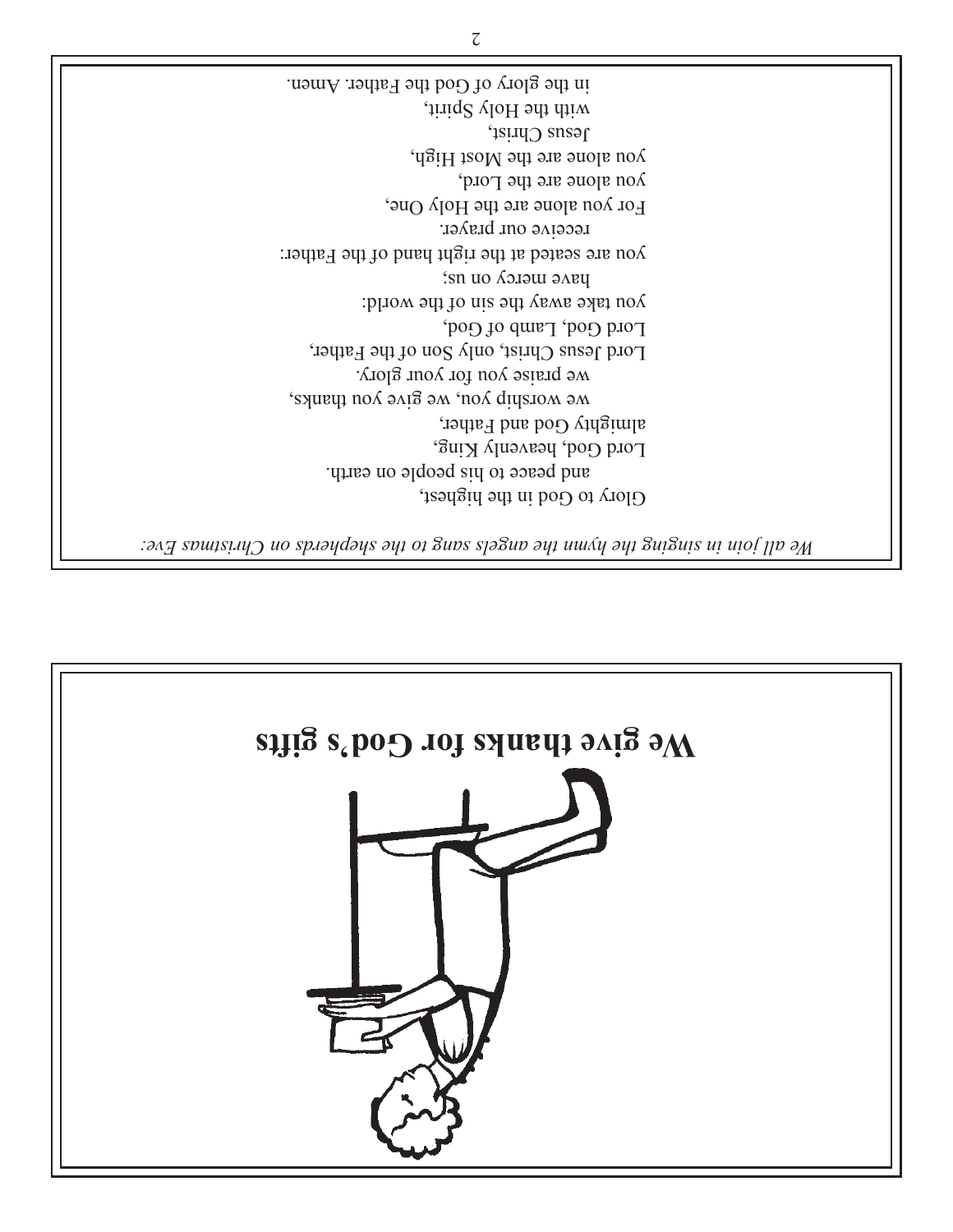

*We might sing a hymn, the Agnus Dei (The Lamb of God).* 

*The priest faces the congregation and says:* The gifts of God for the people of God.

*Now we go to the altar rail to receive Communion. We approach the altar quietly and reverently. Many people bow their head or genuflect before going up to the altar. Some people can be seen making the sign of the cross as they kneel or stand, and as they leave. The priest gives us the bread, saying that is it the Body of Christ, the bread of heaven. The Chalice Bearer gives us the wine, saying that it is the Blood of Christ, the cup of salvation.* 

*We respond with* Amen *after each.* 

*As we leave the altar, we make sure that the person next to us is not receiving the wine. We wait until they have done so before we leave. We leave quietly and with joy. When we return to our pew, we give thanks for all that God has done for us.*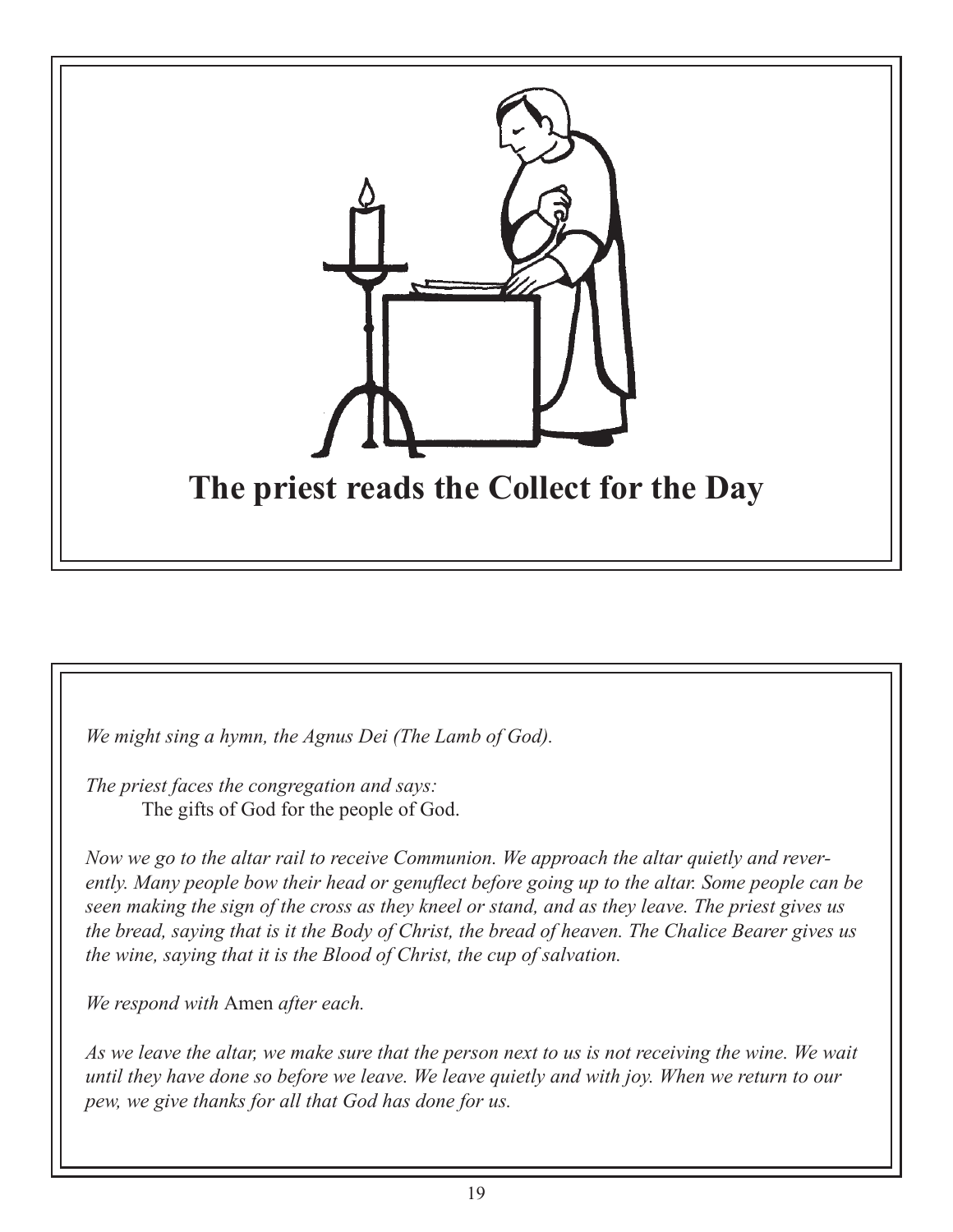

*We are now ready to listen to the readings for the day. The prayer that the priest says is called -lect", and it is different each Sunday. It fits with the season of the church year, and Col the " " at the end of the Collect. Amen helps us collect our thoughts to hear the readings. We say " You may read the Collect in your Lectionary insert, or you can just listen. The prayer is very* 

*short.*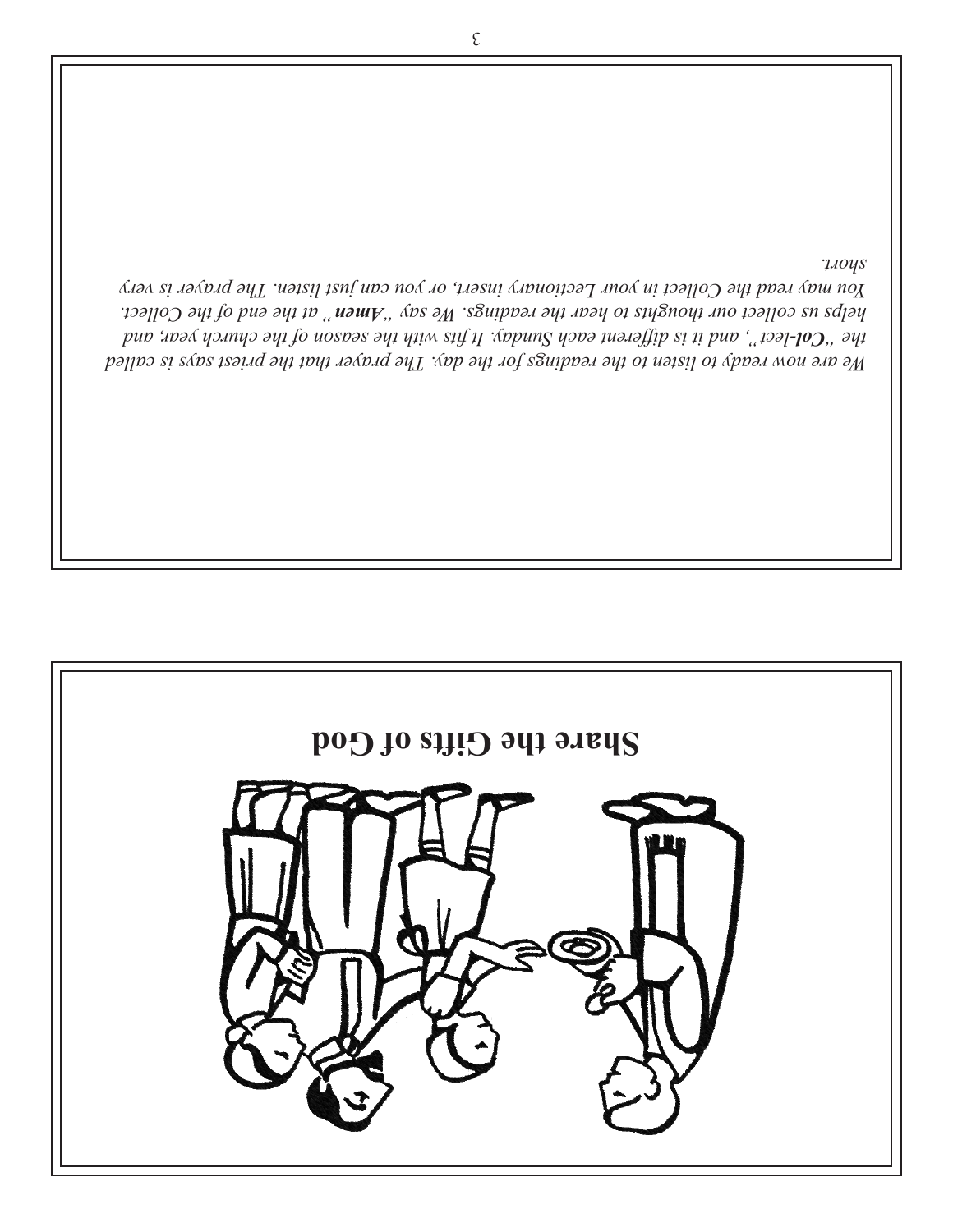

*The priest holds up a large wafer or piece of bread for all to see and breaks it, saying:* (Alleluia!) Christ our Passover is sacrificed for us; *and we say* Therefore let us keep the feast. (Alleluia.) *(The Alleluias are omitted in Lent and Advent.)*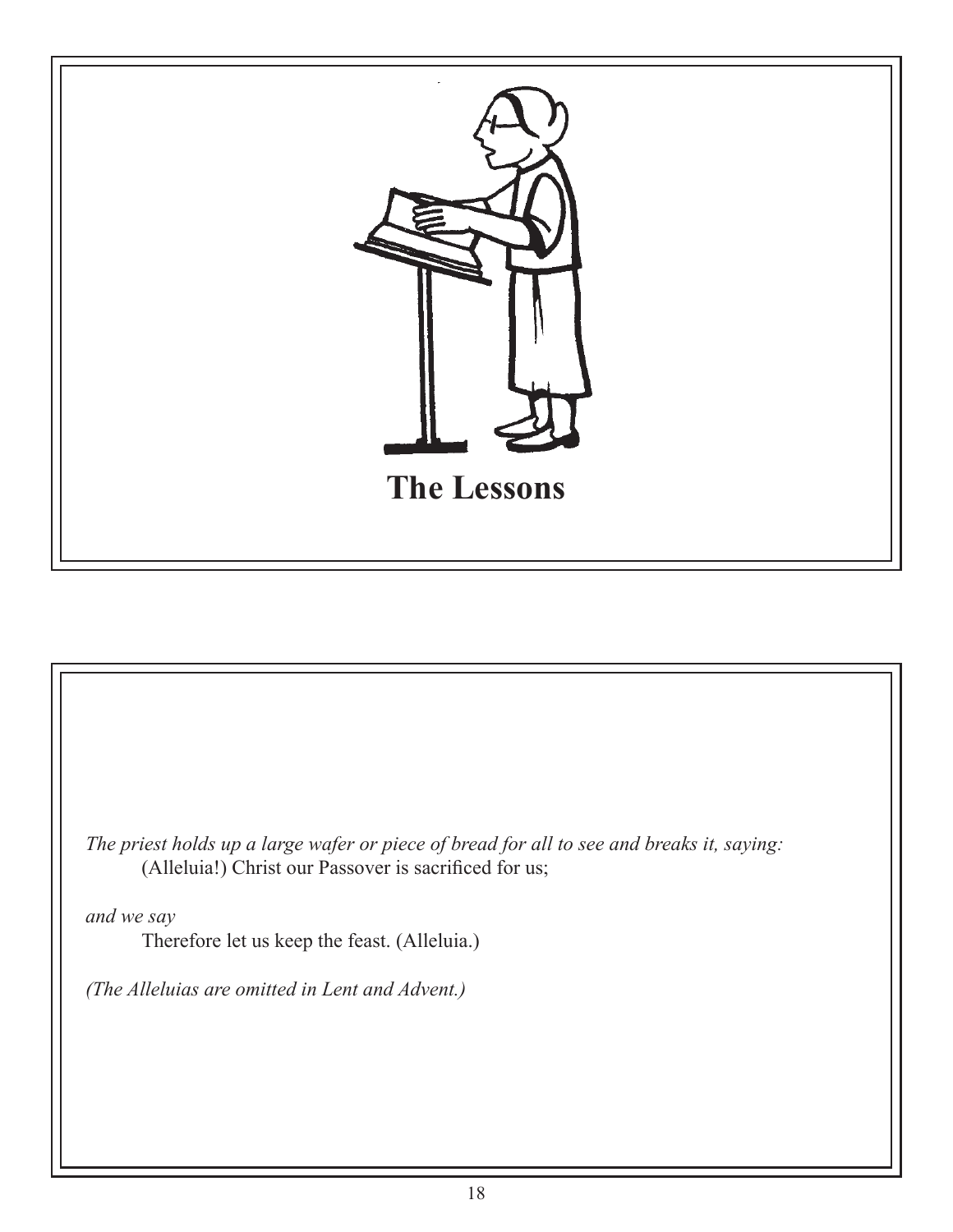

*Now the Readings for the Day begin. We sit to hear the readings.*

*The first lesson is usually from the Old Testament and is read by a Lay Reader from the lectern. - The Old Testament lesson tells us something about God and God's children and how God con tinually saved them and promised them a Messiah. The Reader may say "The Word of the Lord" ". Thanks be to God at the end of the reading. We say "*

*The Psalm follows. We help in reading or singing the Psalm. Jesus sang the Psalms when he went to the synagogue.* 

*The Epistle follows and is read by a lay reader. This reading is taken from one of the epistles or letters written by the apostles after Jesus had gone back to heaven. It tells us something about the church to whom it was written or how we as Christians should live. The Reader may say ". Thanks be to God "The Word of the Lord" at the end of the reading. We say "*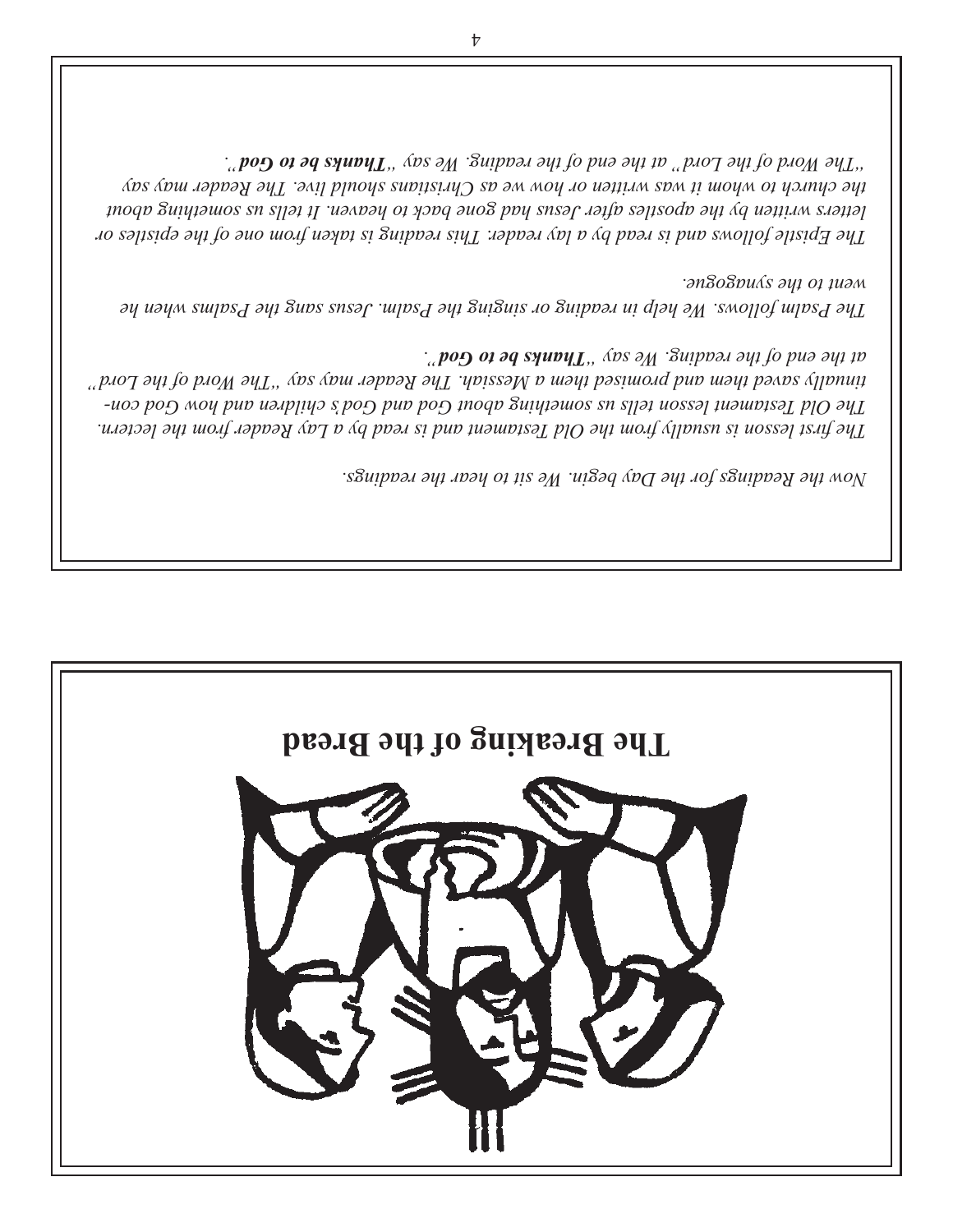

*The priest ends the Prayer of Consecration by asking us to join in the prayer Jesus taught us, the Lord's Prayer.* 

> Our Father, who art in heaven, hallowed be thy Name. thy kingdom come, thy will be done, on earth as it is in heaven. Give us this day our daily bread. And forgive us our trespasses, as we forgive those who trespass against us. And lead us not into temptation, but deliver us from evil. For thine is the kingdom, and the power, and the glory, for ever and ever. Amen.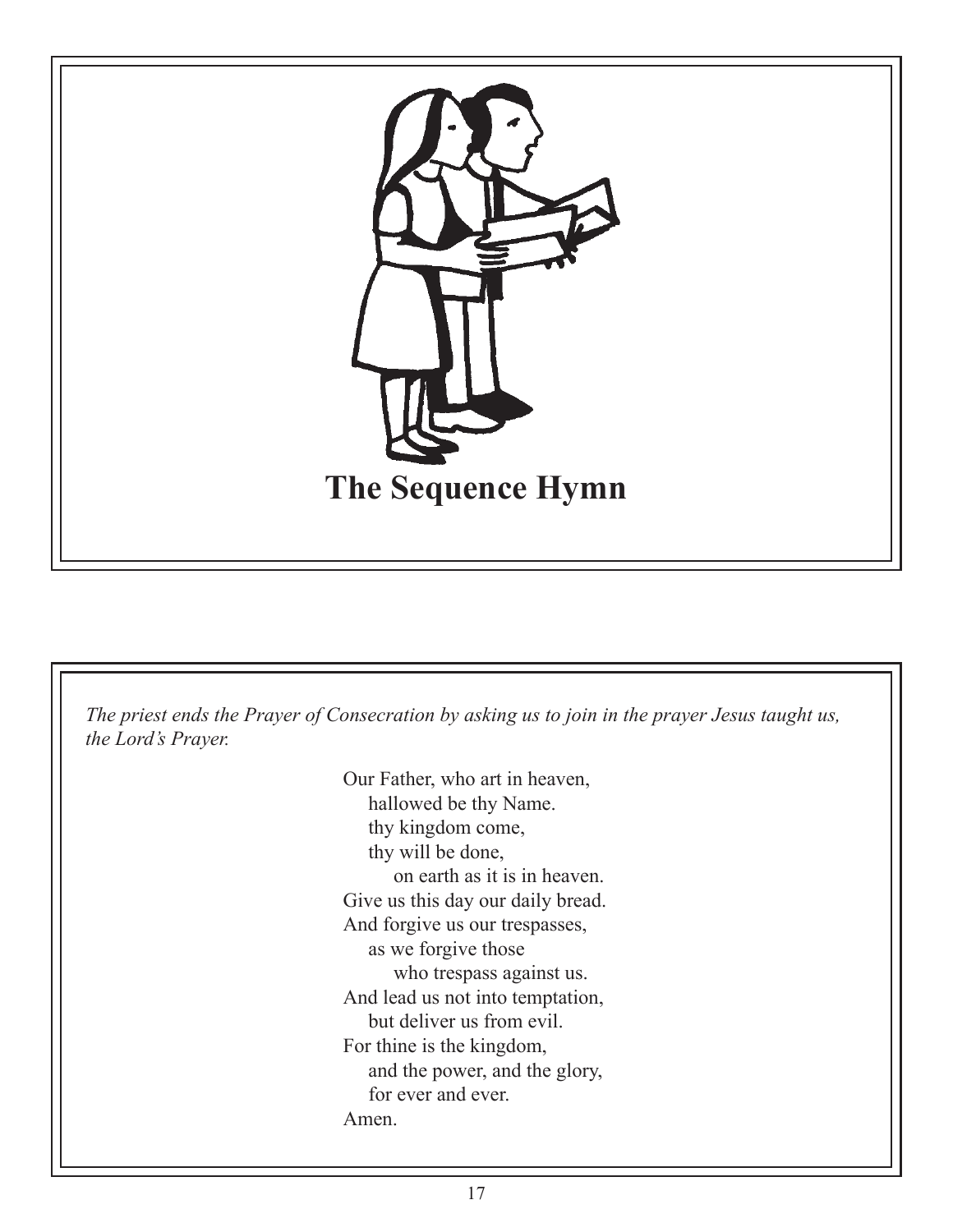

*Now we all stand to sing a hymn. This hymn often retells one of the lessons or the Gospel we are getting ready to hear. During this hymn, the priest brings the Gospel Book off the altar and stands in front of the altar or in the aisle. Sometimes the acolytes who carry the torches and the cross come with the priest. We do these things to show how important the next reading is and to symbolize bringing the Gospel, the Good News Christ brought us, into the world.*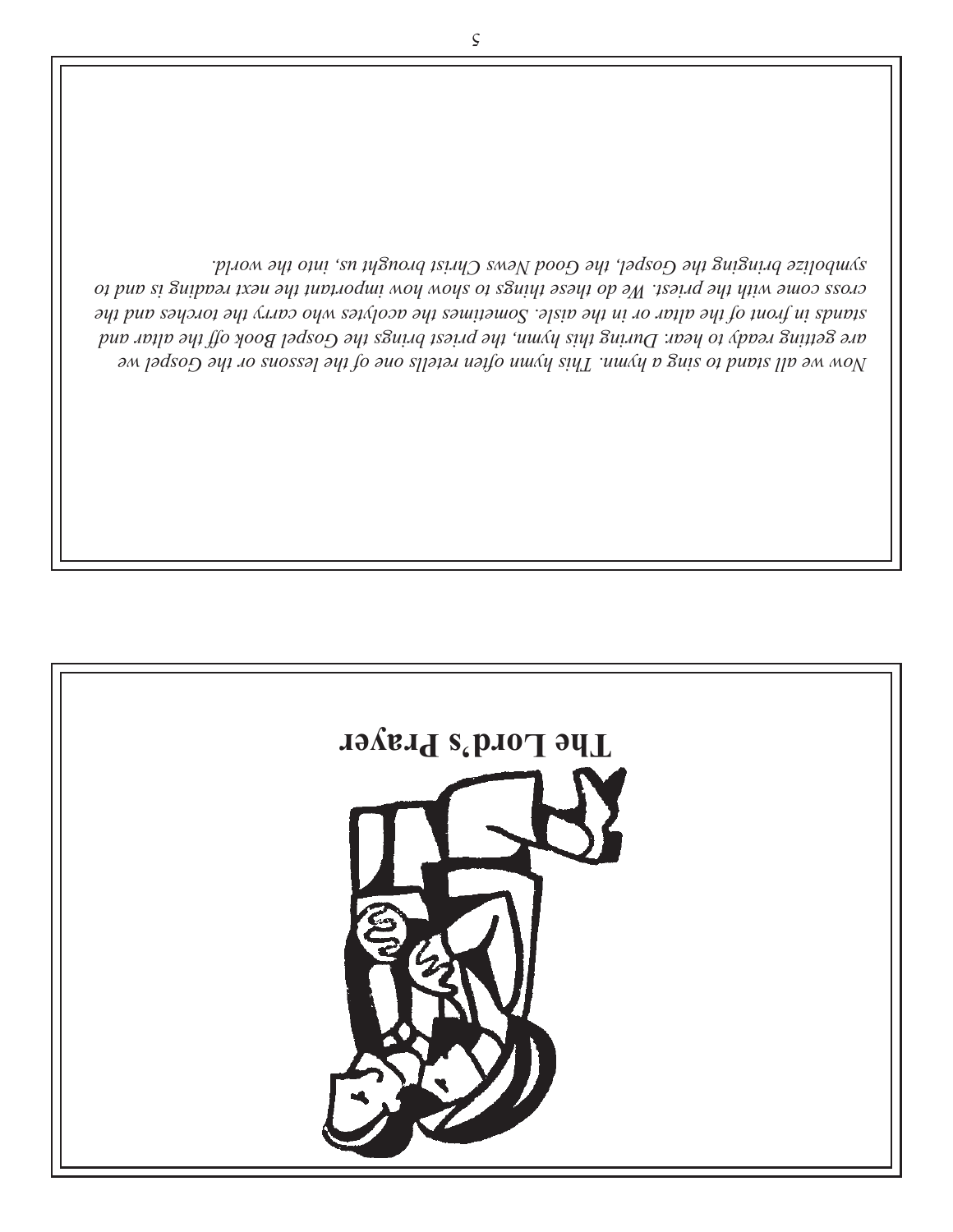

*We may stand or kneel, as the priest begins the Prayer of Consecration. During this prayer, the priest asks God to bless and make holy the gifts of bread and wine, and that we may be made holy in order to receive this sacrament. Part of the prayer is Jesus' words at the Last Supper with his disciples in which he asks them to continue breaking bread and sharing the cup in remembrance of him. You can read this scripture in Matthew 26:26-30, Mark 14:22-26, Luke 22:14-23, and 1 Corinthians, 11:23-25.*

*While the priest is saying this prayer, he or she touches the cup of wine and the container of bread as they are mentioned. The priest also makes the sign of the cross over the bread and wine and towards the congregation.* 

*We respond halfway through the prayer as we proclaim the mystery of faith:*

Christ has died. Christ has risen. Christ will come again.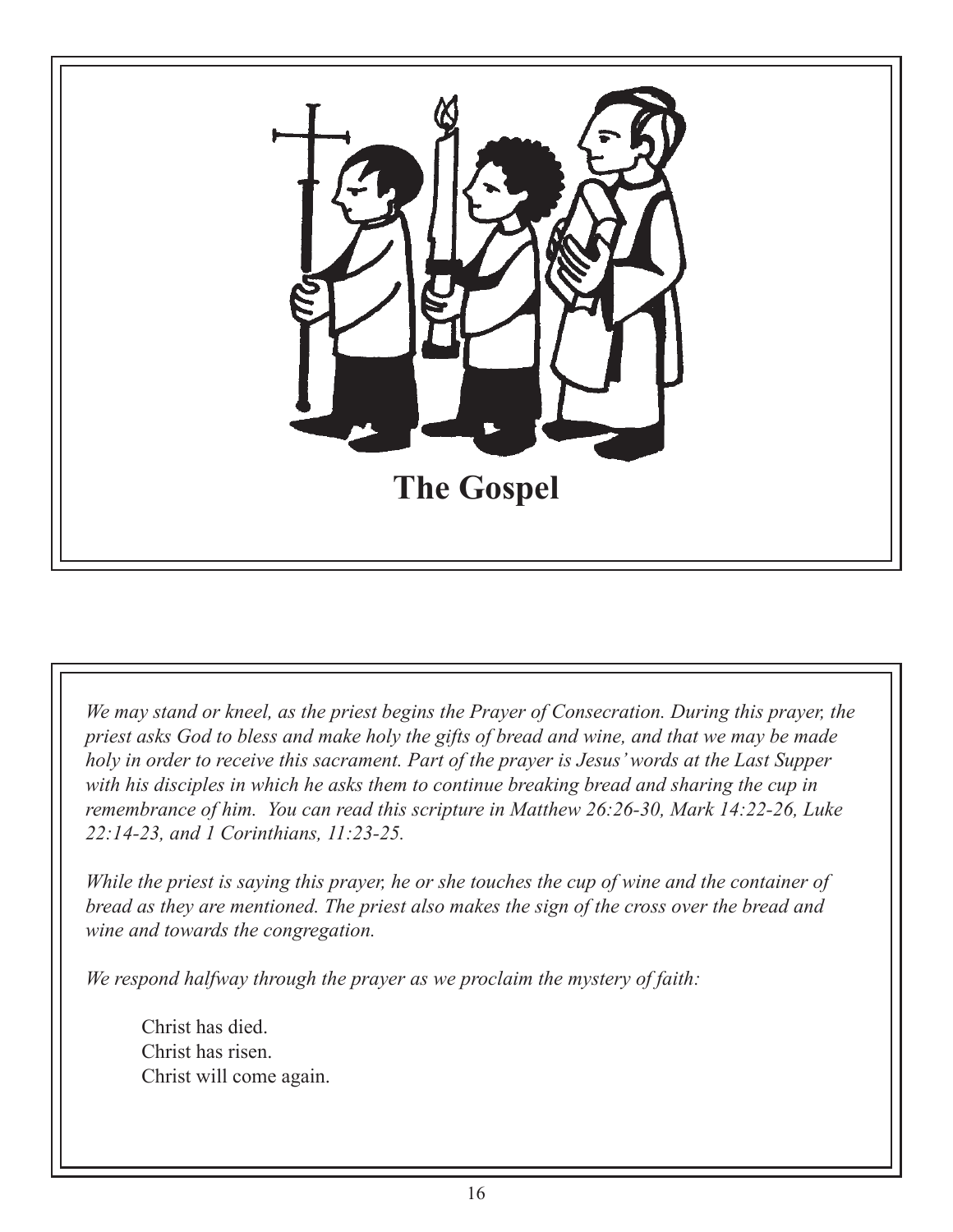*We say:* Praise to you Lord Christ.

*At the end of the reading the priest or deacon says:* The Gospel of the Lord.

*- The Gospel is the story of Jesus' ministry while on earth. We stand to show respect for this spe cial reading.* 

> *We say* Glory to you, Lord Christ.

*Each year we read from a different Gospel: Matthew, Mark, or Luke. The Gospel of John is read ead. on special occasions. The priest will always tell you which Gospel is being r*

> *The reader begins with:* The Holy Gospel of our Lord Jesus Christ according to  $\overline{\phantom{a}}$

> *The Gospel is read by the priest or a deacon. We are all standing.*

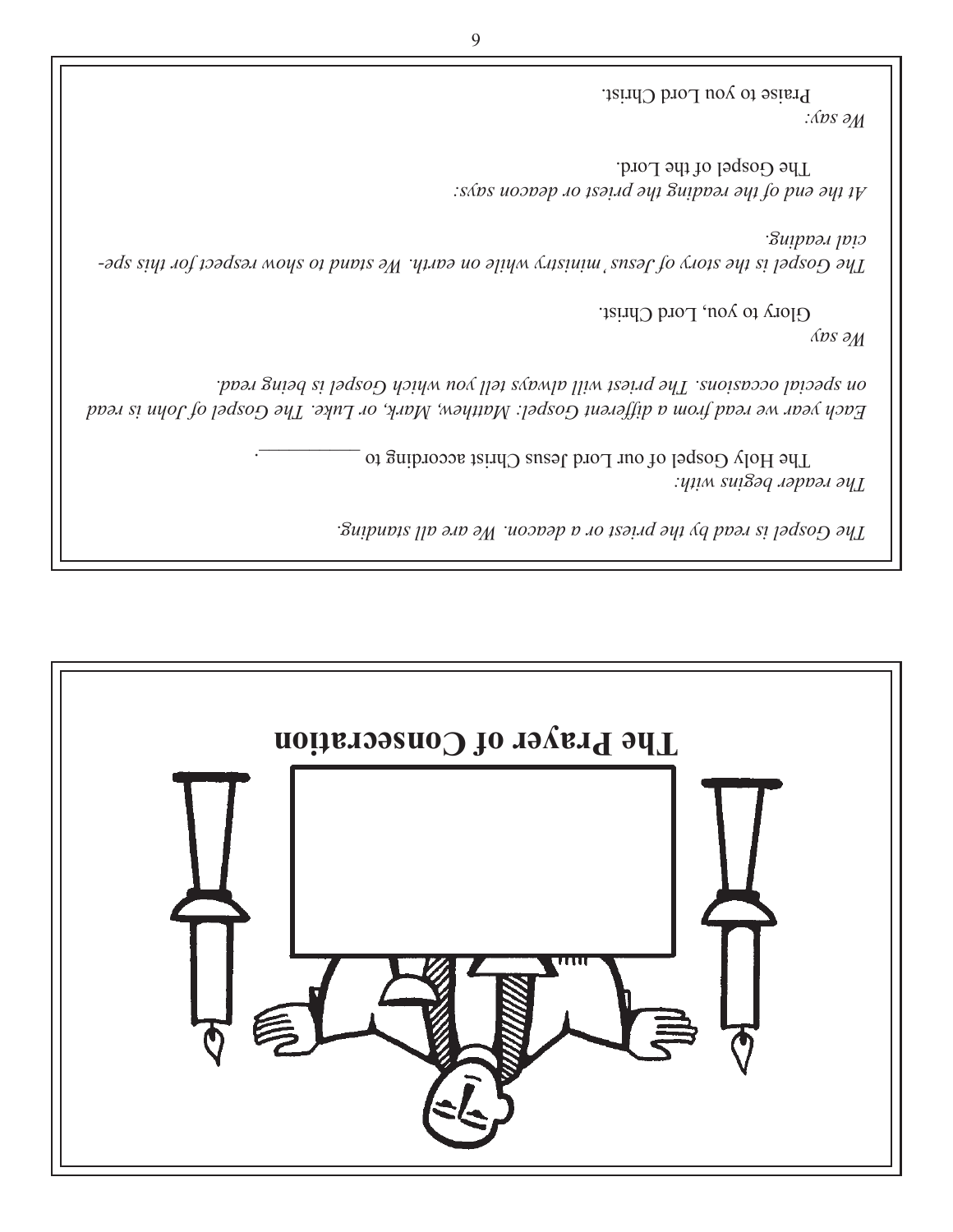

*We now join in singing the song of praise of the seraphim in the presence of God. You can find this scripture in Isaiah 6:3. The last two sentences of the song were sung by the people as Jesus entered Jerusalem on Palm Sunday. You can find this scripture in Matthew 21:1-11; Mark 11:1- 11, Luke 19:28-40, or John 12:12-19.*

> Holy, holy, holy Lord, God of power and might, heaven and earth are full of your glory. Hosanna in the highest. Blessed is the one who comes in the name of the Lord. Hosanna, in the highest.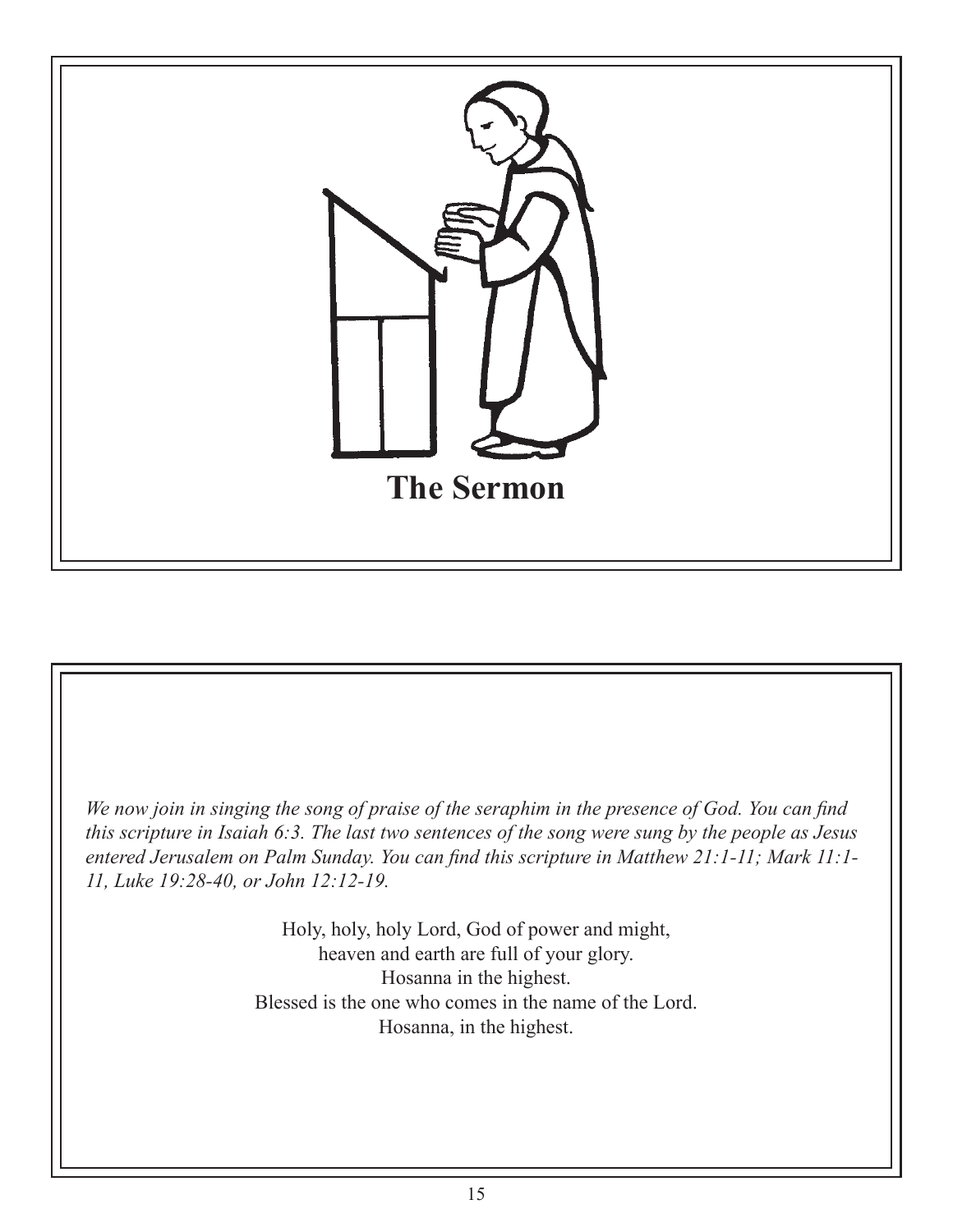

*Following the Gospel, we all sit down.* 

*The priest will now begin the sermon.*

*The sermon explains the readings of the day to us, or tells us something about the season of the church year. The sermon helps us understand God's message to us through the readings. The stories are ours too. They can tell us how we should live as Christians.*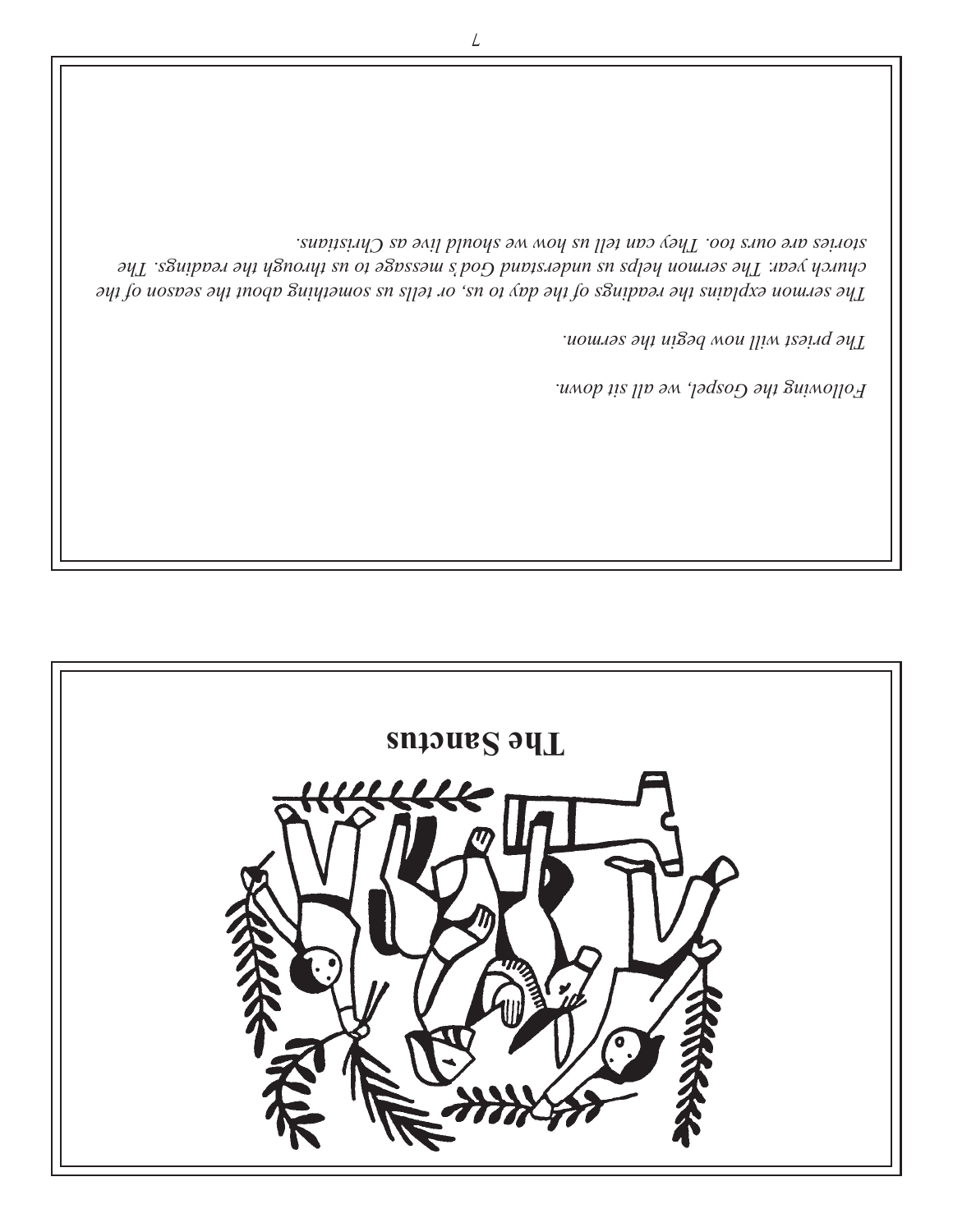

*The priest stands at the altar and begins the service. We stand, too.*

*Priest* The Lord be with you.

*People* And also with you.

*Priest* Lift up your hearts.

*People* We lift them to the Lord.

*Priest* Let us give thanks to the Lord our God.

*People* It is right to give God thanks and praise.

*Then the priest says:*

It is right, and a good and joyful thing, always and everywhere to give thanks to you, Father Almighty, Creator of heaven and earth.

*At this point, the priest thanks God for what God has done for us, and for a particular part of Jesus' life which we are celebrating in that season of the church year. The priest ends with:* Therefore we praise you, joining our voices with Angels and Archangels and with all the company of heaven, who for ever sing this hymn to proclaim the glory of your Name.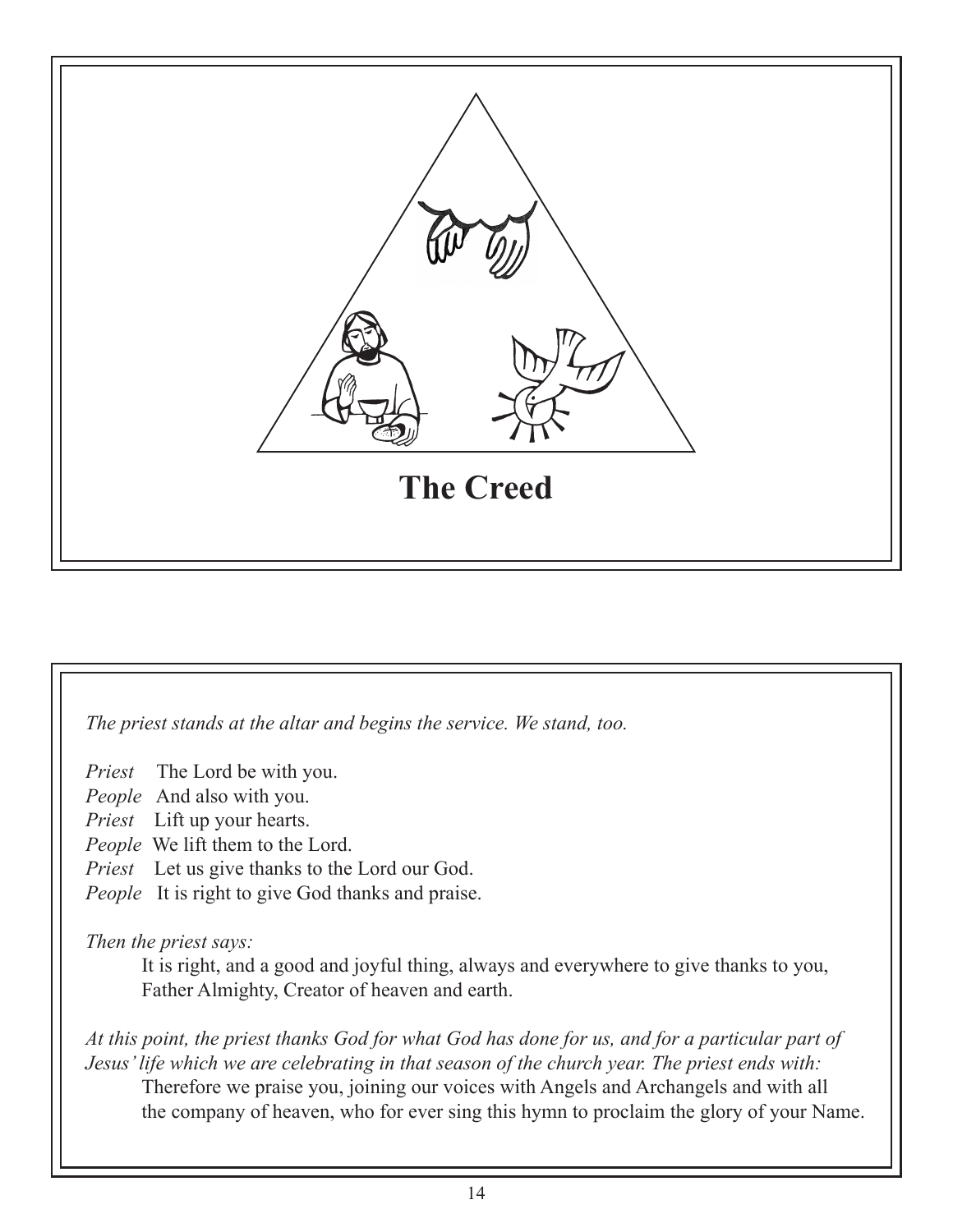

*Creed means "what we believe." After hearing the stories of God and his love for us, we stand up together and say the Creed.*  We believe in one God, the Father, the Almighty, maker of heaven and earth, of all that is, seen and unseen.

We believe in one Lord, Jesus Christ, the only Son of God, eternally begotten of the Father, . God from God, Light from Light, true God from true God, begotten, not made, of one Being with the Father Through him all things were made.

For us and for our salvation he came down from heaven: by the power of the Holy Spirit he became incarnate from the Virgin Mary, and was made man.

For our sake he was crucified under Pontius Pilate; he suffered death and was buried. On the third day he rose again in accordance with the Scriptures; he ascended into heaven and is seated at the right hand of the Father.

He will come again in glory to judge the living and the dead, and his kingdom will have no end.

We believe in the Holy Spirit, the Lord, the siver of life, who proceeds from the Father and the Son. With the Father and the Son he is worshiped and glorified.

He has spoken through the Prophets.

We believe in one holy catholic and apostolic Church. We acknowledge one baptism for the forgiveness of sins.

We look for the resurrection of the dead, and the life of the world to come. Amen.

8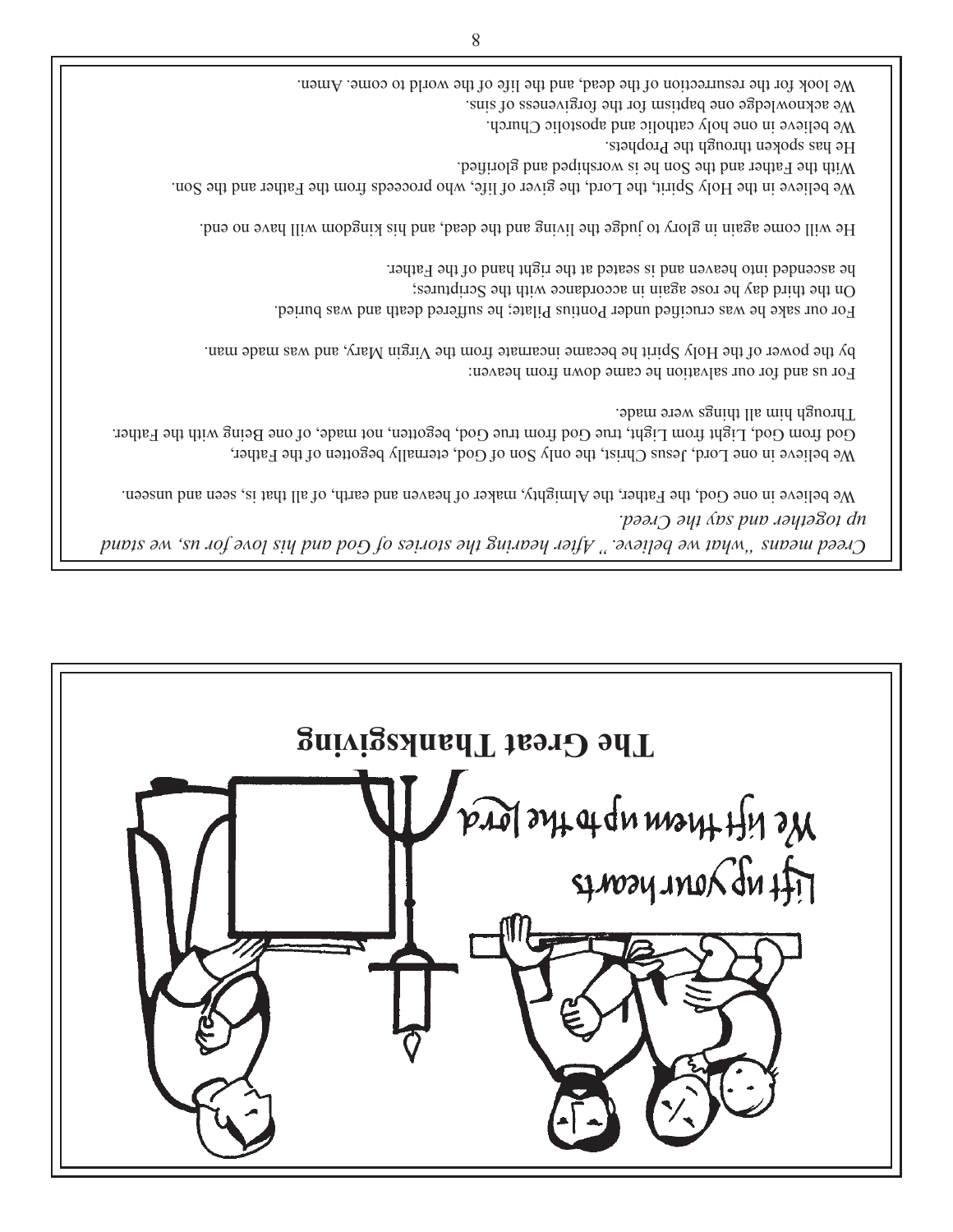

*We now enter the second part of the Service: the Service of Holy Communion. We have heard the stories of God and God's love for God's people, we have heard stories of the early Church, and we have heard stories about Jesus' ministry. We have sung hymns of praise. We have prayed for God's church and the world, confessed our sins, and exchanged the peace of the Lord with our neighbors. Now we celebrate!*

*There are four Eucharistic prayers in Rite 2. They begin on page 361 in the Book of Common Prayer. The prayer used in this book is Prayer A.*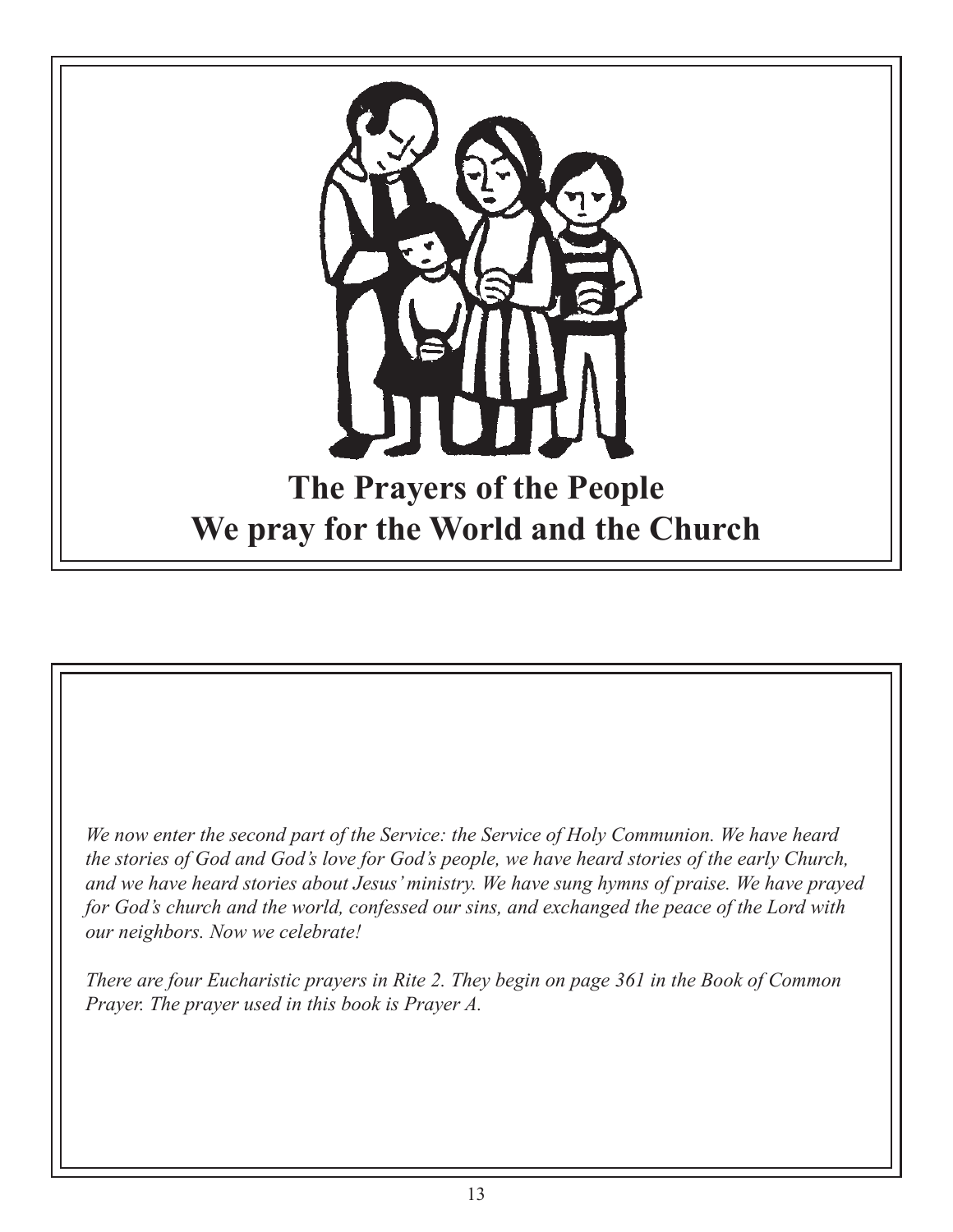

*After the Creed, we pray to God. This prayer is called "The Prayers of the People." There are several difference prayers from which to choose. The lay reader or priest who leads the Prayers will announce where you can find the prayers for today (they will probably be either in your - esponse made after each peti service guide or in the Prayer Book). Many of the prayers have a r tion.*

*No matter which of the Prayers we use, we always pray for the same things: God's family, the Church Our nation, the world and its leaders Peace and justice in the world People who are sick, poor, or in trouble*

*People we love, including special observances like birthdays, anniversaries, people in seminary or mission work, and any special thanksgivings we may have People who have died*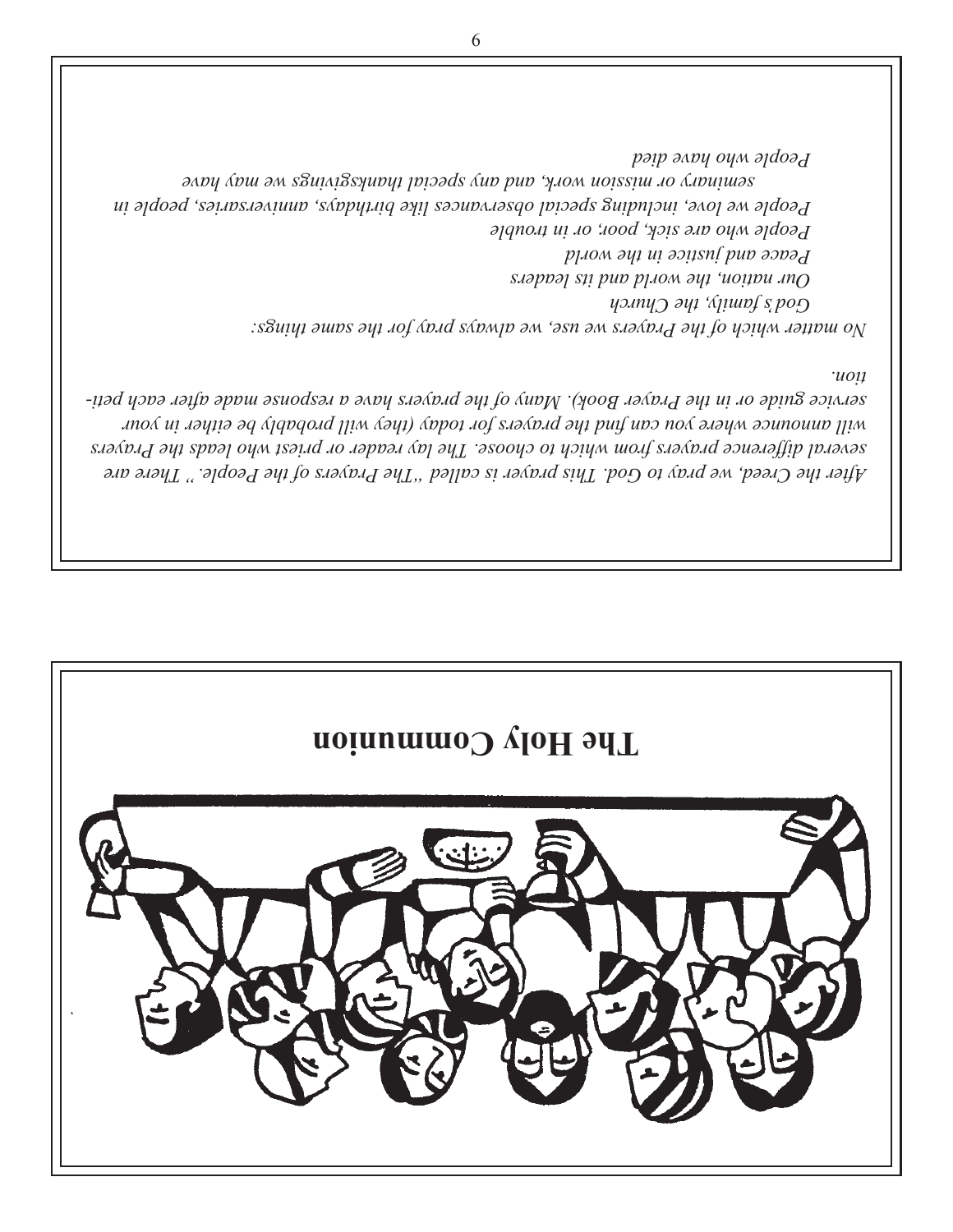

*God has given us everything we have. During the Offertory, we return a portion of our money*  to God. We also bring to the altar the bread and wine for the Communion service. And, we give *God our hearts. The choir may sing a special piece now as an offering to God.*

*We may sing the Doxology, a song of praise to God after the ushers take the gifts to the altar.*

Praise God from whom all blessings flow. Praise God all creatures here below. Praise God above, ye heavenly hosts. Praise Father, Son and Holy Ghost. Amen.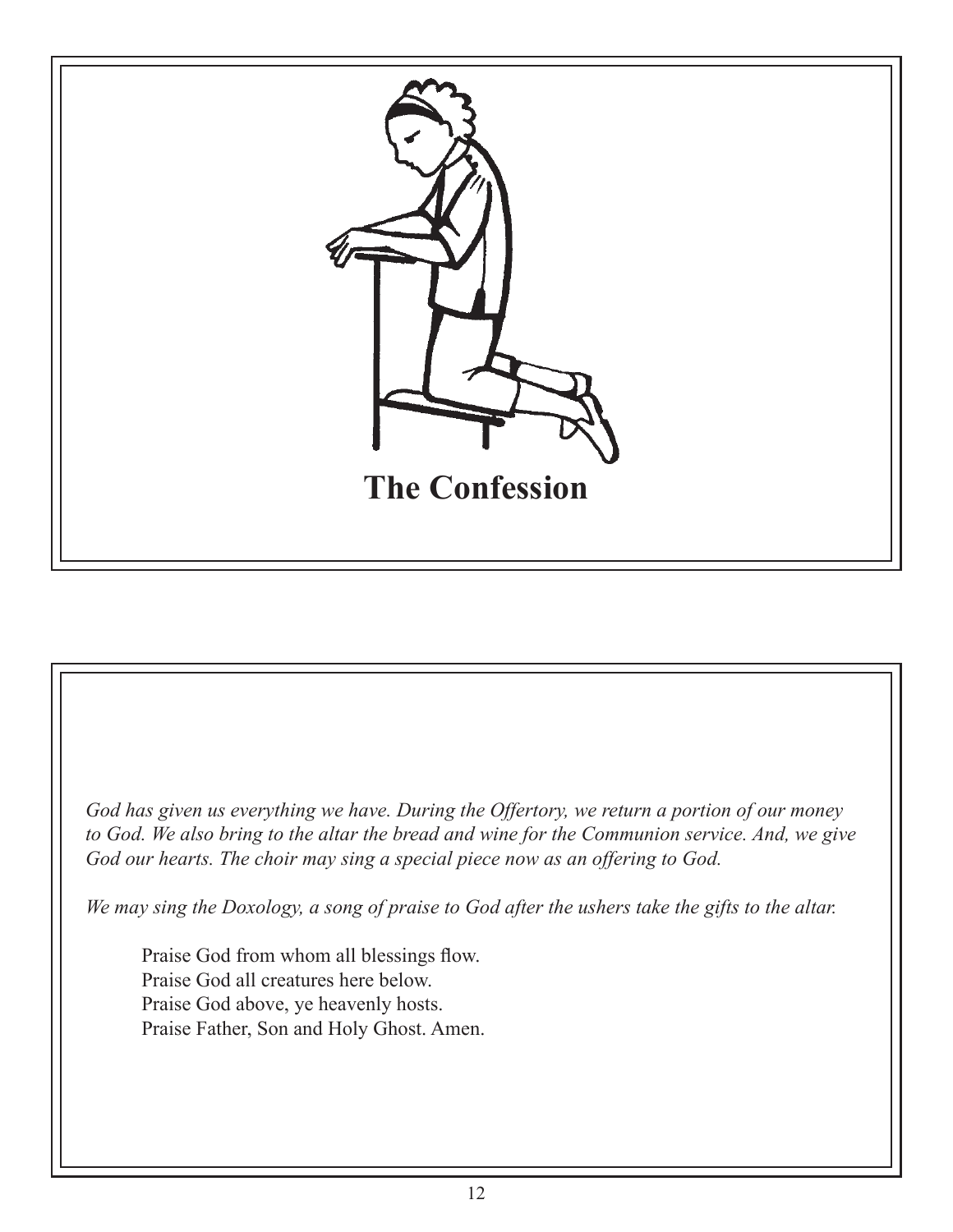

Most merciful God, we confess that we have sinned against you in thought, word and deed, by what we have done, and by what we have left undone. We have not loved you with our whole heart; we have not loved our neighbors as ourselves. We are truly sorry and we humbly repent. For the sake of your Son Jesus Christ, have mercy on us and forgive us; that we may delight in your will, and walk in your ways, to the glory of your Mame. Amen.